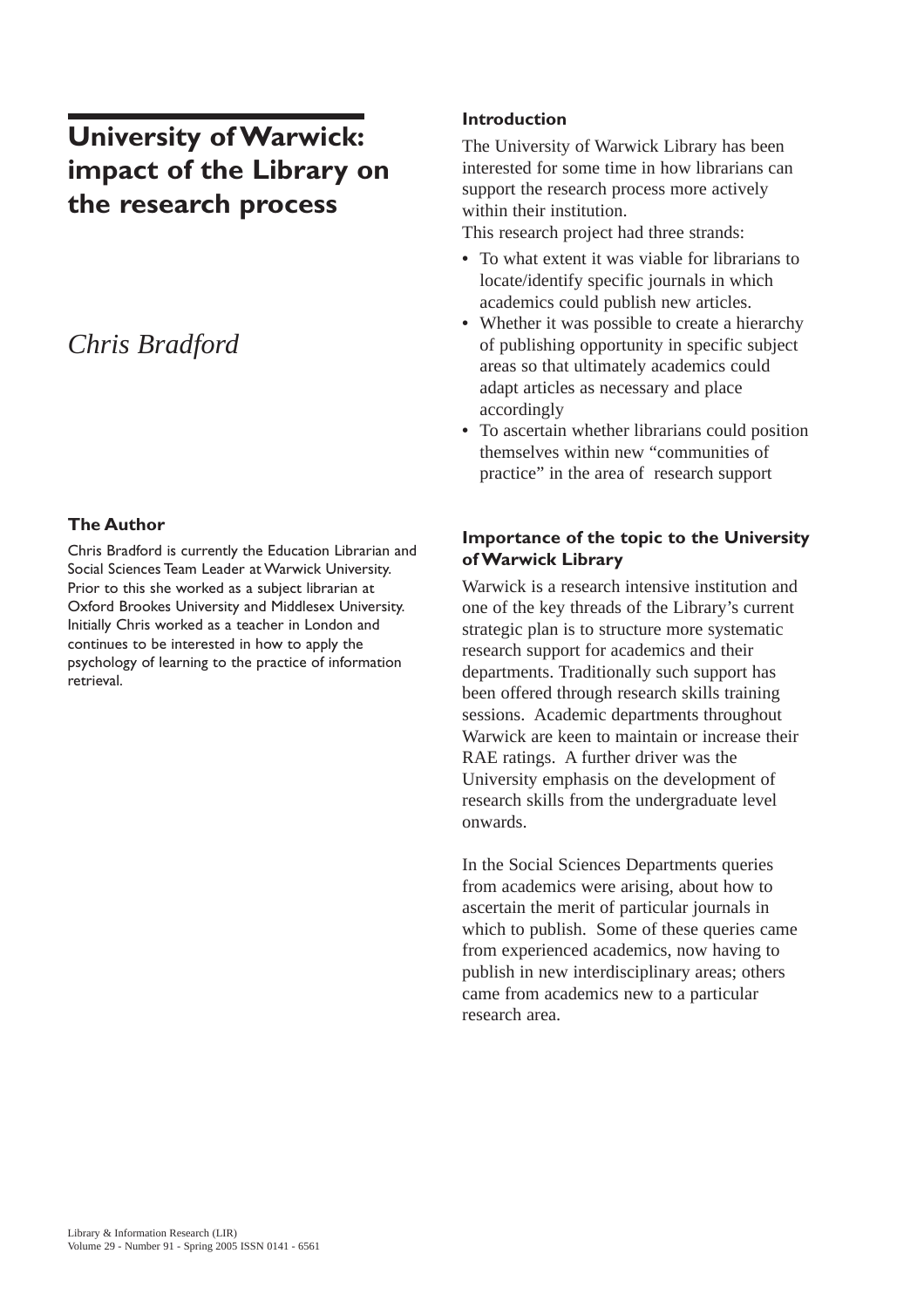## **Application of the Impact Implementation Methodology**

We adopted an action research methodology. To begin with we conducted semi-structured interviews with academics and researchers to gain a picture of current publishing practice amongst researchers. As we obtained some understanding of the publication process , as well as becoming conversant with the extent of data that could be obtained via Ulrichs, and the insufficient amount of Social Science Impact data that often exists, matching key research themes, it became necessary to adapt our proposed investigation. There were three constraining factors that meant the application of the impact implementation methodology had to evolve as the project progressed.

- **•** The assessment of what constitutes an "excellent" title is subjective and fluid. Some academics maintain that quality journals can not always be located with key word mapping and an underpinning in-depth knowledge of a particular subject area is always needed.
- **•** The area of research support has never been articulated clearly in librarianship and the reticence of many librarians to act as unpaid research assistants has in some areas meant that the whole area of research support, bar post-graduate research skills training, has laid fallow.
- **•** It became evident as the research progressed, that not only does the esteem of a journal fluctuate so do the rules of publication when applied to the prestige of an individual author i.e. important authors can place their work more readily in higher ranked journals. Furthermore some academics do not always wish to place their journals in the 'best' publication, they want to use the journal title which is most appropriate.

Initially we conducted a feasibility study into creating an interdisciplinary journal title database that would include impact data, publication data, editorial panel data, and leadin-time to publication. It was hoped that such a database would provide academics with some sort of hierarchy of publishing opportunity. However given the fluidity and subjectivity of journal data coupled with the time frame that

we were operating under, it was decided to continue by promoting the Ulrichs Serials Analysis System in conjunction with the Social Sciences Journal Contents Reports. These tools were subsequently demonstrated at Research Meetings, Research Development Days and to particular groups or individual academics as interested. We also distributed key lists of journals from the JCR and Ulrichs to match individual researchers interests and research centre themes.

One particular group of academics that we encountered were particularly keen on the creation of a mind map of research opportunity that would include mapping significant journal titles with impact data on to research themes. This work is still in progress.

## **Success Criteria**

#### *Long term measure*

To compare HERO submissions data for the Institute of Education and CRER (Centre for Research in Ethnic Relations) for the RAE 2001 exercise and for the RAE 2008 exercise.

## *Short term measure*

Comparing interactions with CRER and Education on research support pre-2003 interventions and after 2003 interventions.

## **Evidence collected - methods used**

To obtain a picture of current publishing practice amongst researchers we used opportunistic focus groups, semi-structured interviews and conversations. We then collated the number and type of interactions concerning article publishing that arose from both the Institute of Education and CRER.

# **Significant results**

## *Publishing practice*

- **•** Lead in time to publication can vary according to the prestige of the individual
- **•** Lead in time to publication can vary according to the date of the RAE
- **•** Some academics consider that it is impossible to construct a list of key journals in a particular research area because the area is too fluid and subjective.